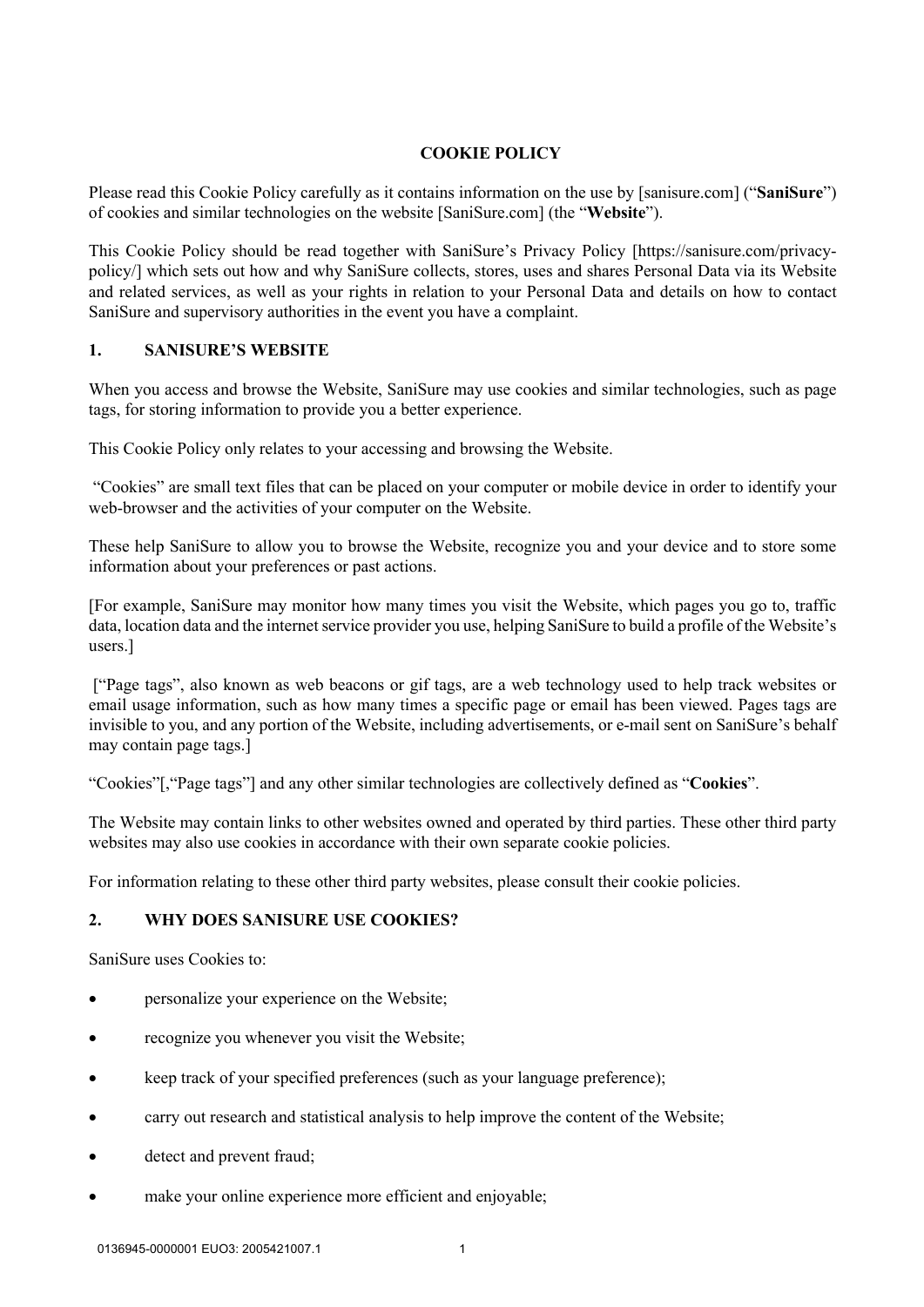- analyse trends and gather demographic information; and
- conduct research, diagnostics and reporting to improve the Website and analyse the performance of SaniSure's services

## **3. TYPES OF COOKIES**

All Cookies on the Website fall into one of the four following categories:

- **Strictly Necessary**: these Cookies are essential for you to be able to navigate the Website and use its features. Without these Cookies, the services you have asked for could not be provided;
	- **Performance**: these Cookies collect information about how you use the Website, e.g. which pages you go to most often. These Cookies do not collect personally identifiable information about you. All information collected by these Cookies is aggregated and anonymous and is only used to improve how the Website works;
- **Functionality**: these Cookies allow our Website to remember the choices you make (such as your user name, language, last action and search preferences) and provide enhanced, more personal features. The information collected by these Cookies is anonymous and cannot track your browsing activity on other websites;
- **Targeting or Advertising**: these Cookies are used to deliver adverts more relevant to you and your interests. They are also used to limit the number of times you see an advertisement on our Website and help measure the effectiveness of the advertising campaign. They are usually placed by advertising networks with the website operator's permission. They remember that you have visited a website and this information is shared with other organisations such as advertisers

# **4. COOKIES USED BY SANISURE**

The table below provides more information about the Cookies used by SaniSure:

| <b>Strictly necessary Cookies</b> |                                                                                                                |                 |  |
|-----------------------------------|----------------------------------------------------------------------------------------------------------------|-----------------|--|
| Name of the<br>Cookie             | Purpose of the Cookie                                                                                          | Expiry/deletion |  |
| hs cookie cat pref                | This cookie is used to record the categories a visitor<br>consented to.                                        | 6 Months        |  |
| hs opt out                        | This cookie is used to remember not to ask the visitor to<br>accept cookies again                              | 6 Months        |  |
| hs do not track                   | This cookie can be set to prevent the tracking code from<br>sending any information to HubSpot.                | 6 Months        |  |
| hs initial optin                  | This cookie is used to prevent the banner from always<br>displaying when visitors are browsing in strict mode. | 7 Days          |  |
| <b>Functionality Cookies</b>      |                                                                                                                |                 |  |
| Name of the<br>Cookie             | Purpose of the Cookie                                                                                          | Expiry/deletion |  |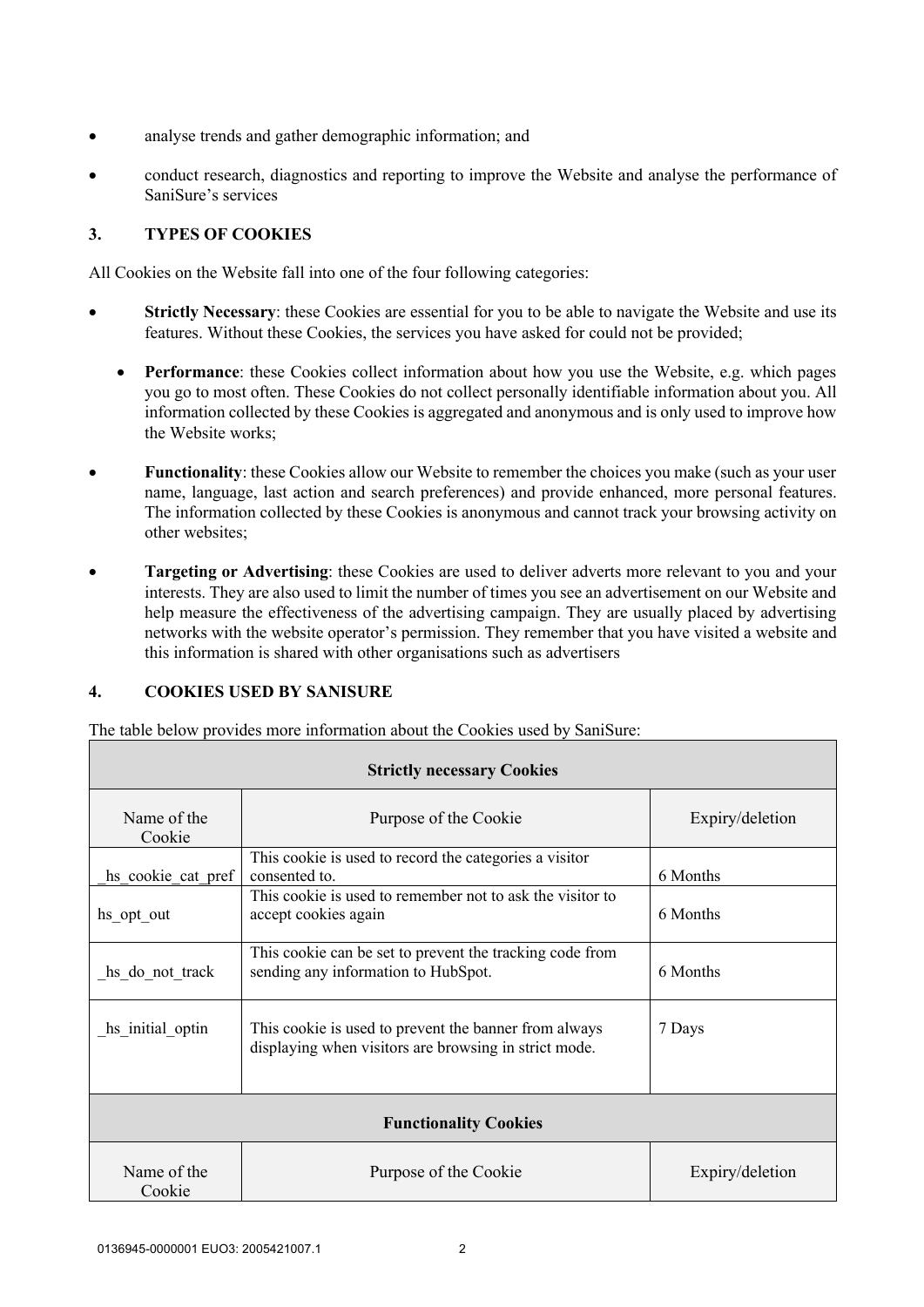| cf bm                      | This cookie, set by Cloudflare, is used to support<br>Cloudflare Bot Management.                                                                                                                                                                                                            | 30 Minutes        |  |
|----------------------------|---------------------------------------------------------------------------------------------------------------------------------------------------------------------------------------------------------------------------------------------------------------------------------------------|-------------------|--|
| calltrk landing            | This is a functionality cookie set by the CallRail. This<br>cookie is used to store the landing page URL. It helps to<br>accurately attribute the visitor source when displaying a<br>tracking phone number.                                                                                | 6 Minutes         |  |
| hubspotutk                 | This cookie is passed to HubSpot on form submission and<br>used when deduplicating contacts                                                                                                                                                                                                 | 6 Months          |  |
| hssc                       | This HubSpot cookie keeps track of sessions                                                                                                                                                                                                                                                 | 30 Minutes        |  |
| hssrc                      | Whenever HubSpot changes the session cookie, this cookie<br>is also set to determine if the visitor has restarted their<br>browser.                                                                                                                                                         | At end of session |  |
| hstc                       | Main HubSpot cookie                                                                                                                                                                                                                                                                         | 6 Months          |  |
| <b>Performance Cookies</b> |                                                                                                                                                                                                                                                                                             |                   |  |
| Name of the<br>Cookie      | Purpose of the Cookie                                                                                                                                                                                                                                                                       | Expiry/deletion   |  |
| calltrk referrer           | This is a functionality cookie set by the CallRail. This<br>cookie is used to store the referring URL. It helps to<br>accurately attribute the visitor source when displaying a<br>tracking phone number.                                                                                   | 6 minutes         |  |
|                            | <b>Targeting/Advertising Cookies</b>                                                                                                                                                                                                                                                        |                   |  |
| Name of the<br>Cookie      | Purpose of the Cookie                                                                                                                                                                                                                                                                       | Expiry/deletion   |  |
| calltrk session id         | This cookie is set by the Provider CallRail. This cookie is<br>used for storing an unique identifier for a user browser<br>session. It is used for tracking the number of phone calls<br>generate from the website.                                                                         | 1 Year            |  |
| gcl au                     | Provided by Google Tag Manager to experiment<br>advertisement efficiency of websites using their services.                                                                                                                                                                                  | 3 Months          |  |
| ga_LWFX5X4C9F              | This cookie is installed by Google Analytics.                                                                                                                                                                                                                                               | 6 Months          |  |
| $\mathbf{g}$ a             | The ga cookie, installed by Google Analytics, calculates<br>visitor, session and campaign data and also keeps track of<br>site usage for the site's analytics report. The cookie stores<br>information anonymously and assigns a randomly<br>generated number to recognize unique visitors. | 6 months          |  |